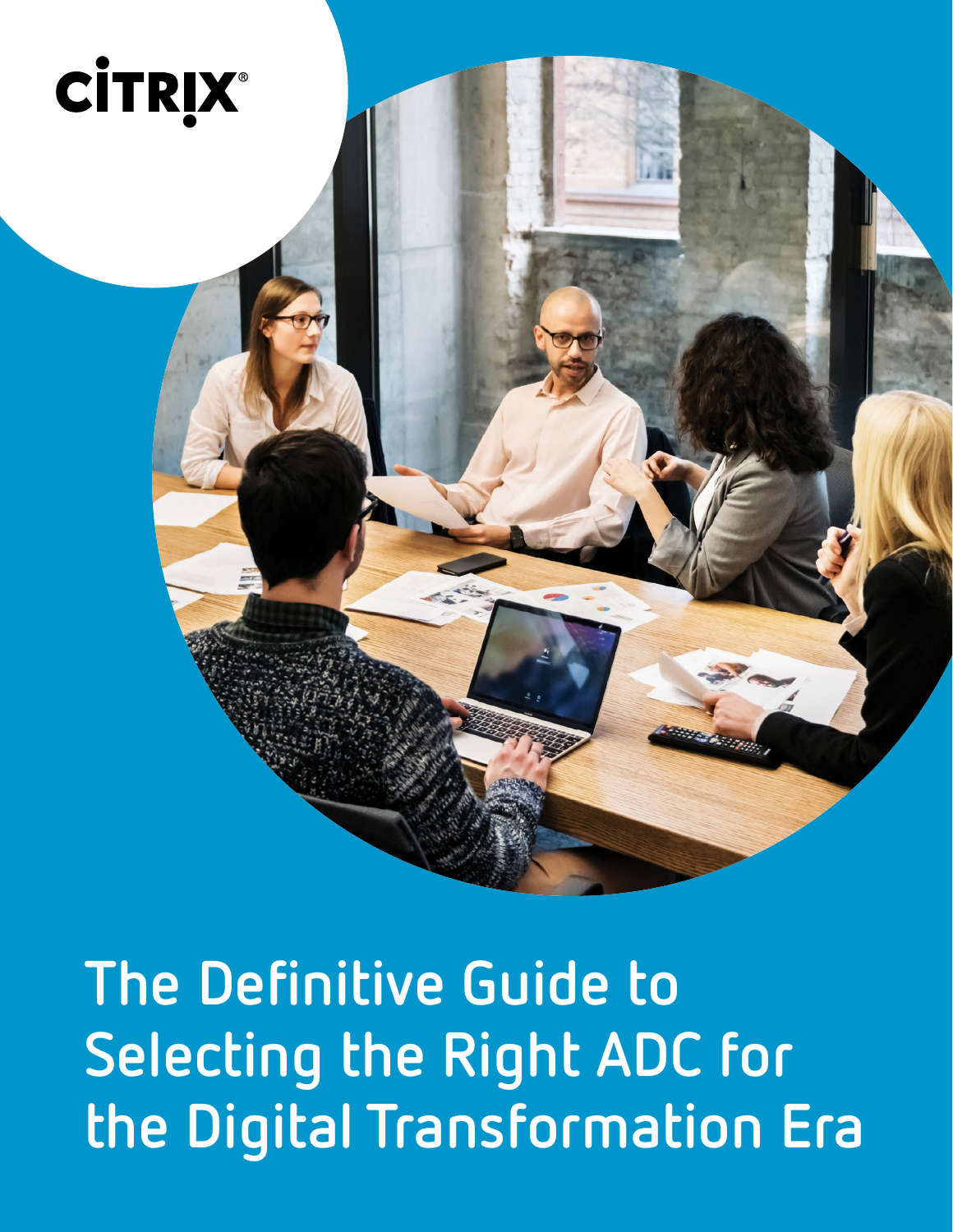# **Introduction**

It used to be that you would build out your datacenter with all the right considerations in place, purchasing equipment that was sized to meet the needs of your organization for today and the near term future.

Change used to be merely planning for capacity upgrades or network expansion, or migrating to the latest application version—or more simply put: things we could measure, control and manage.

With the advent of the cloud, the rise in cyber-based threats, and the need to do more, faster, we're witnessing a perfect storm that is making it more and more difficult for the enterprise to plan for change, and to maximize the investments that they make in their IT infrastructure today.

This eBook will focus on considerations that you should make when deciding on an ADC solution that can not only survive these changes, but help create opportunities for innovation as the enterprise strives towards digital transformation. This guide will help you understand the changes that are currently underway, and enable you to invest with confidence as you plan your application delivery strategy for the next five-year cycle.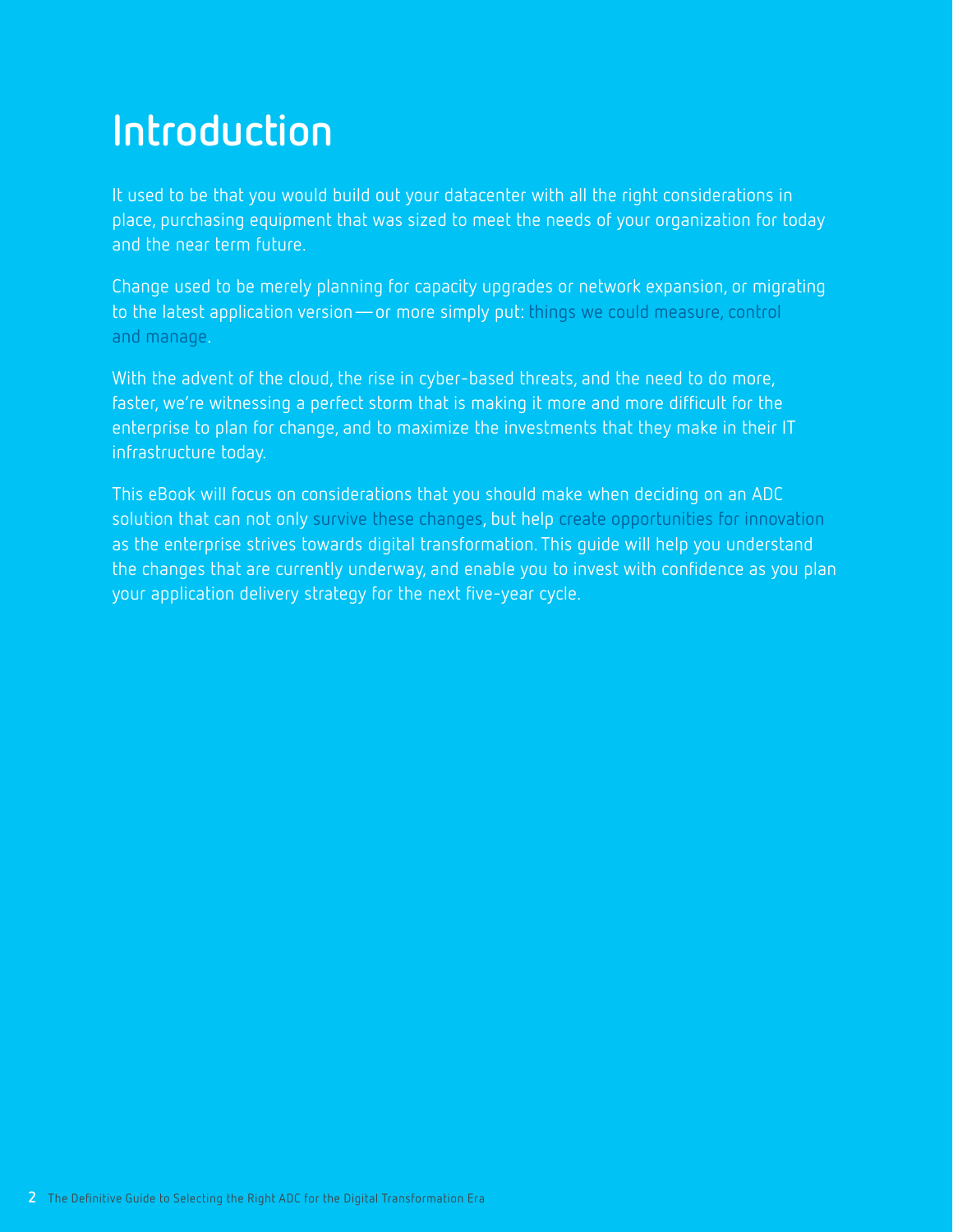## **Digital Transformation's Impact on the ADC Landscape**

Digital transformation in the enterprise has historically led to initiatives such as Bring Your Own Device (BYOD), mobility, and collaborative mobile workspaces, but things are changing.

The new pillars in an enterprise digital transformation strategy now include leverage of cloud and new application architectures to drive profitability, while reducing security vulnerabilities

and overall technical debt. We're now seeing several large enterprise organizations begin to make this new wave of digital transformation a critical strategy to ensure profitability and success.

As applications play a critical role in this endeavor, it's important to understand how these drivers should impact your selection of an ADC solution to embrace these new pillars of digital transformation and create opportunities for innovation in the face of change.

**"Between 2016 and 2021, ING intends to spend close to \$900 million to boost innovation, and become more efficient, while reducing costs for years to come. Much of ING's plans focus on digital transformation to enable customers to do more business via digital devices."**

**Eugene Sefanov ING Endeavors for Digital Transformation**

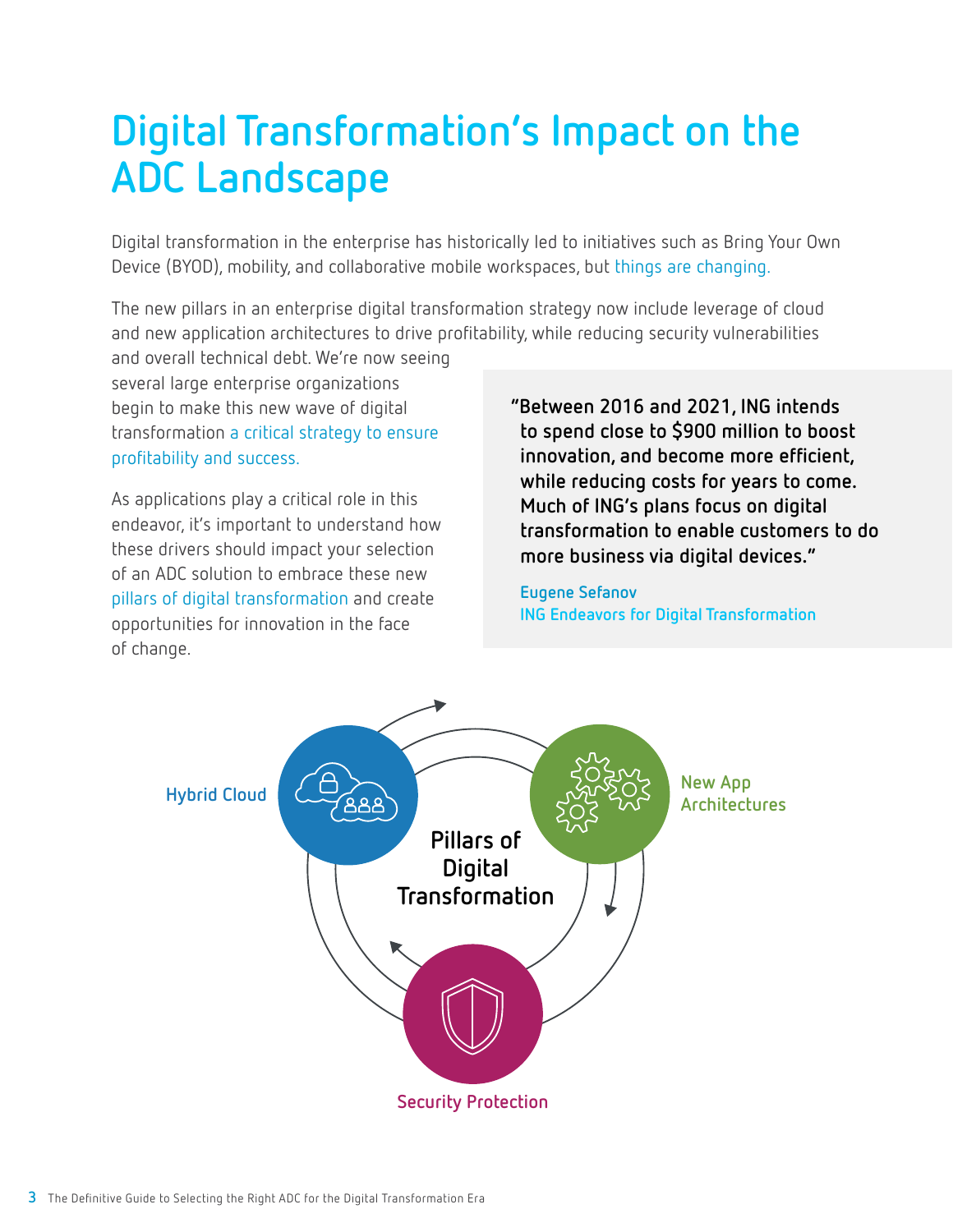#### **Your ADC Should Help You Harness the Power of the Cloud**

The cloud has been around for at least a decade. When Amazon first launched its Elastic Compute Cloud (EC2) web service in 2006, it was the beginning of the shift to sourcing compute resources beyond the walls of the datacenter. Since Amazon, we've seen the emergence of similar offerings from other large vendors that include Google, Microsoft, IBM, and Oracle, in a very crowded space of cloud providers.

Every enterprise needs to have a cloud strategy, and it can no longer be one of exclusion.

The cloud offers compelling economic advantages for handling either unplanned capacity or short-lived resource demands over building and sourcing these in-house. However, after many organizations failed to emulate the scale and elasticity of the cloud in their private cloud endeavors, they've now defaulted to a "best of both" strategy, and hybrid is their go-to approach to harnessing its power.

#### **Hybrid cloud provides the foundation for a cost-effective and successful digital transformation**

Today's most innovative organizations are enthusiastic adopters of hybrid cloud. Companies with significant workloads in hybrid cloud have been able to implement digital transformation initiatives faster and grow revenue up to 2x.

#### **Dell EMC**

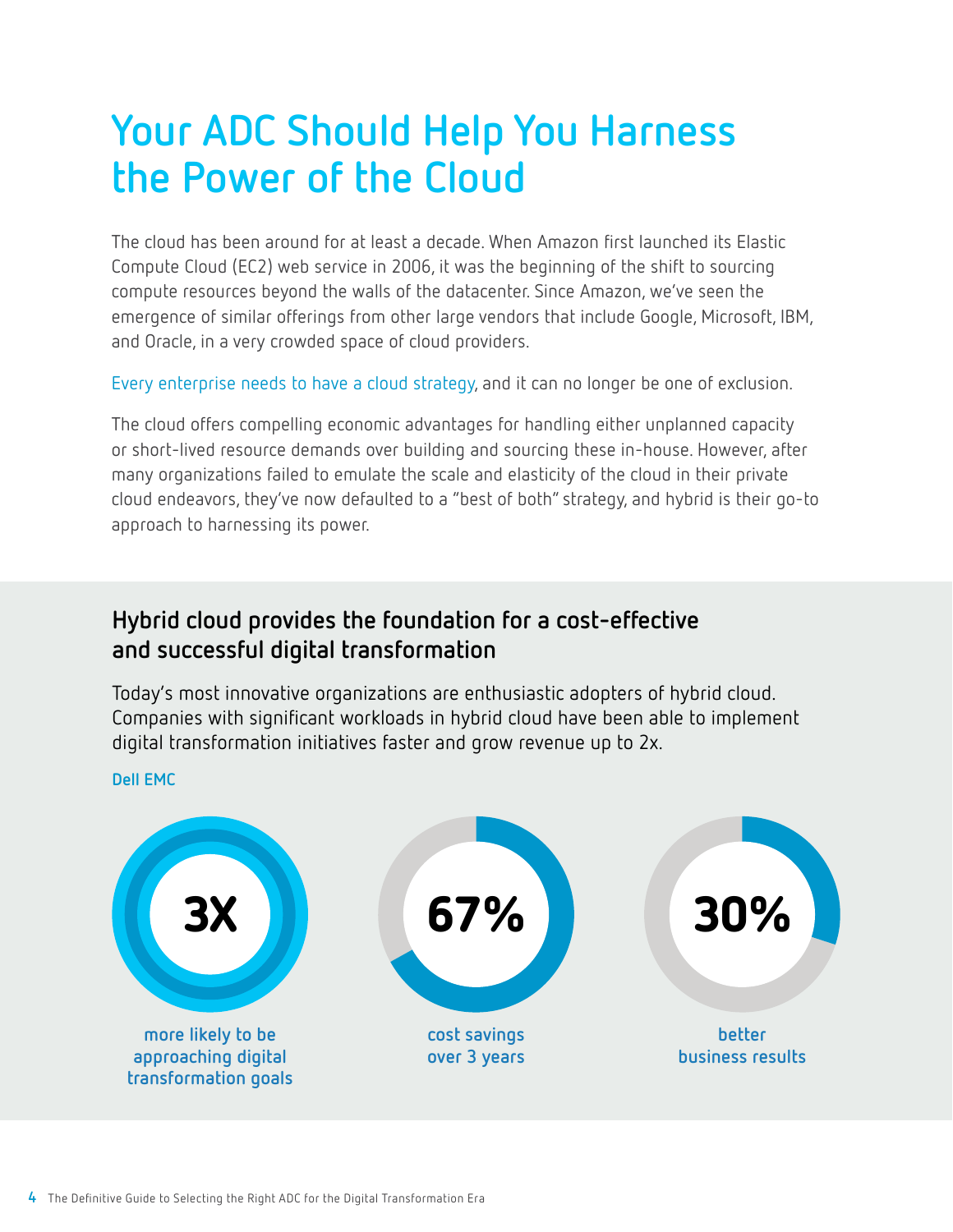A hybrid cloud, as its name implies, is one that leverages resources sourced from both onpremise and public cloud locales. This presents increasing challenges of complexity for the enterprise in managing multiple workloads across a diverse ecosystem of platforms, creating the need for your ADC to easily adapt across local and cloud hosted domains for true endto-end application delivery and maximum leverage. Selecting an ADC that can seamlessly be managed and deployed across all cloud environments creates flexibility and scalability to support changing network demands with efficiency.

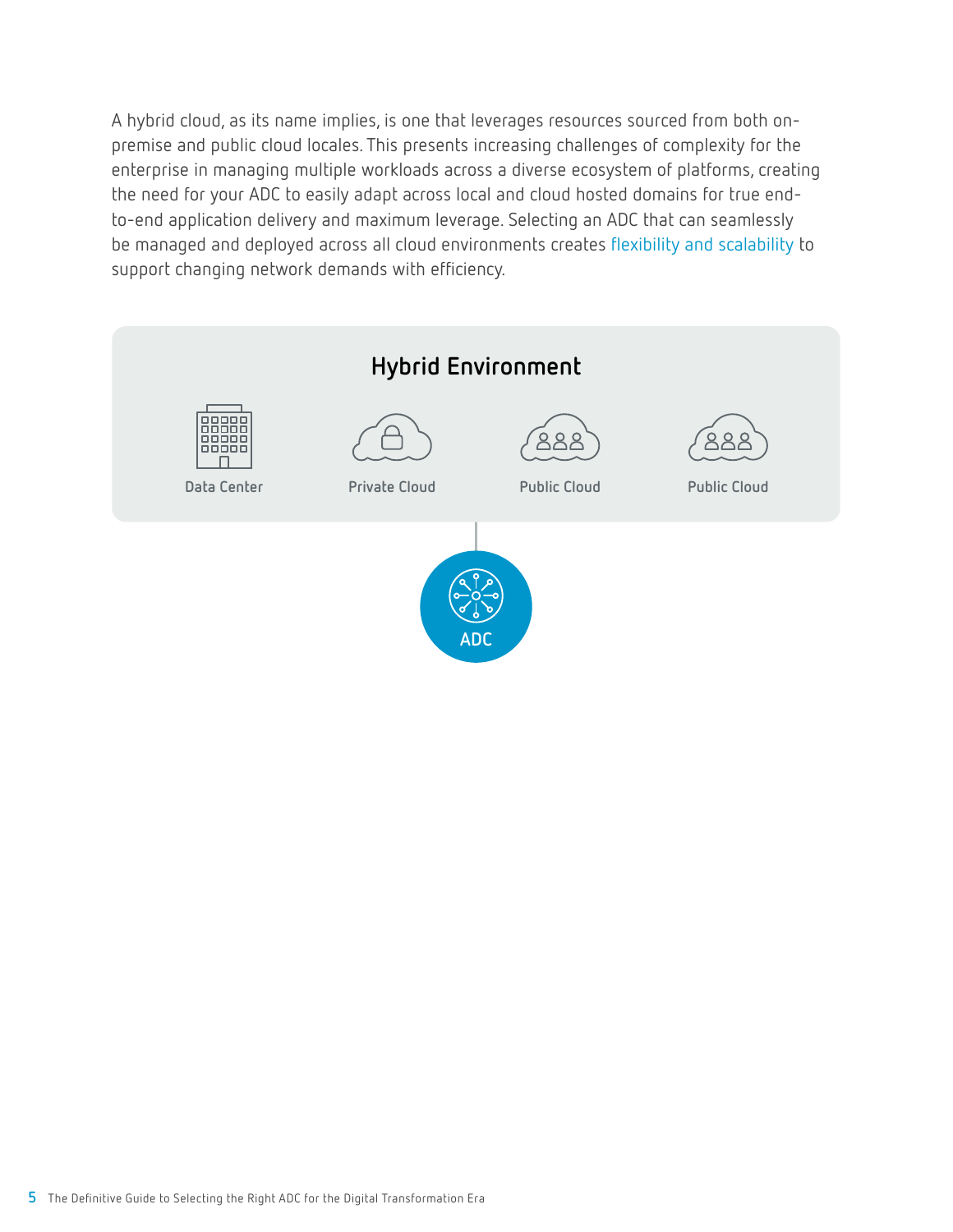#### **Your ADC Should Support New Generation Microservice Application Architectures**

The cloud is now playing a role in how applications are architected, and can be held largely responsible for the app evolution that is currently underway. This new generation of applications are developed and tested in the cloud—and often reside there permanently.

In addition, applications are being built leveraging massive service-oriented architectures that bring a high level of resiliency and scalability. These applications are being deployed in containers and with microservices. They're even impacting traditional legacy application deployments, where IT is seeking to emulate the operational advantages of their web development peers and incorporating procedures for infrastructure automation.

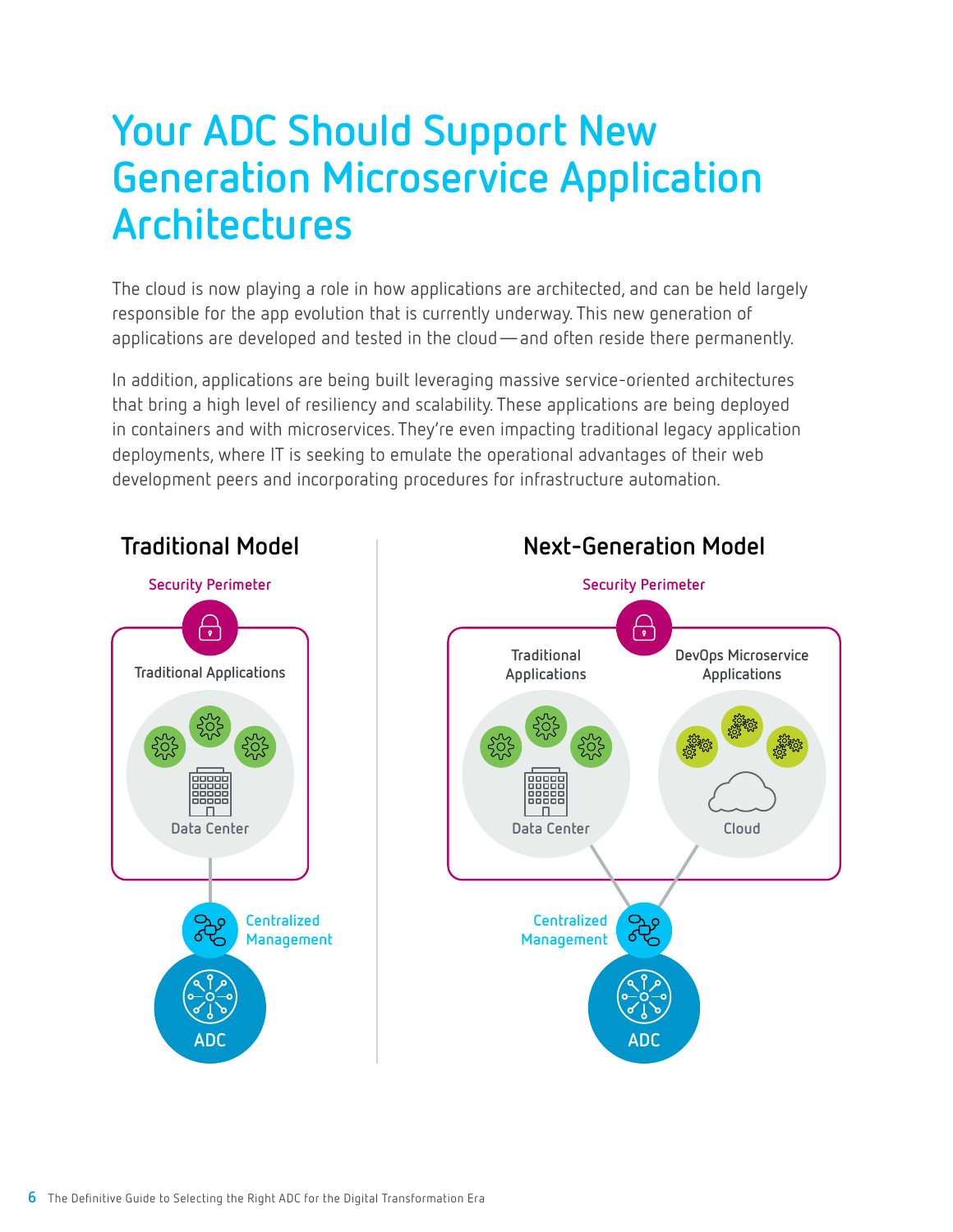These agile development practices have been the primary catalyst driving change in enterprise IT operations and infrastructure decisions, leading to the emergence of DevOps practices in several large IT organizations.



The key to delivering these next generation application architectures is an ADC that can span physical, virtual, and containerized form factors. Deploying the same ADC in these new environments provides a simplified platform for manageability, security, and visibility, regardless of the inherent application architectures.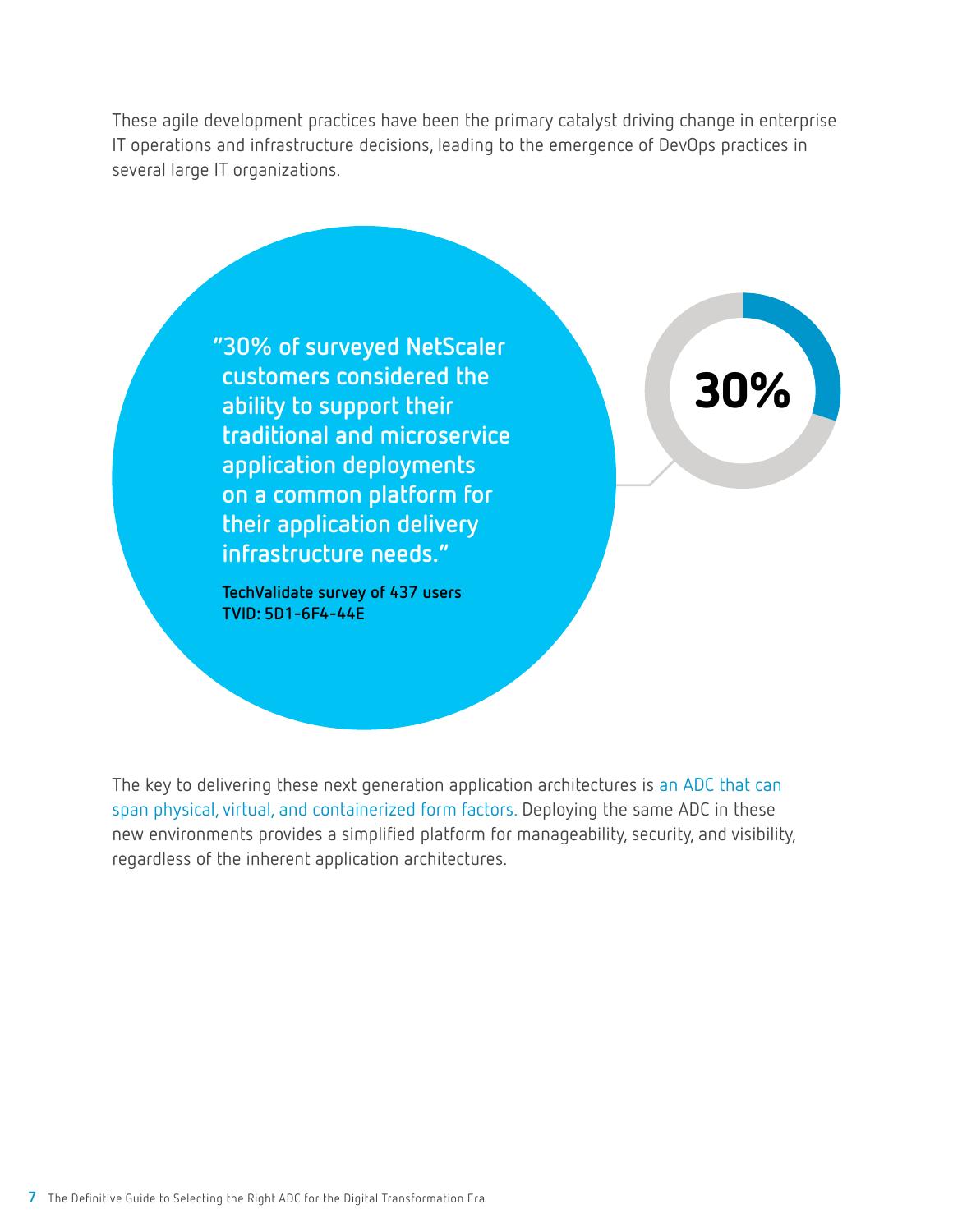#### **Your ADC Should Provide Protection Against the New Wave of Security Threats**

Security is constantly evolving, as are the threats that an enterprise business faces. Headlines of ransomware and cyber attacks are a CSO's worst nightmare. With new app deployment topologies come new potential vulnerabilities that the enterprise needs to guard against.

These attacks are becoming more sophisticated, and often are motivated by commercial gains to supply personal data to the cyber black market.

This has forced new standards to be implemented for encryption. Everything is encrypted. In fact, the protocols employed for encryption are even becoming more complex in an attempt to outsmart cyber criminals.

Elliptic curve cryptography (ECC) is now becoming more widely used to protect data that is transferred over the web, coupled with secure identity protection measures such as Diffie-Hellman key exchanges to further secure application data and traffic.

**"We've observed that organizations have hundreds, if not thousands, of consumer-facing web applications, and each of these web apps has anywhere from five to 32 vulnerabilities. This means that there are thousands of vulnerabilities across the average organization's web applications."**

**Tamir Hardof Chief Marketing Officer, WhiteHat Security**

The enterprise must now incorporate these new standards of protection to secure their environments and prepare for emerging security threats. This places emphasis and importance on choosing an ADC that includes built-in security features such as a web application firewall, DDoS protection and a hybrid approach to supporting encryption leveraging hardware and software.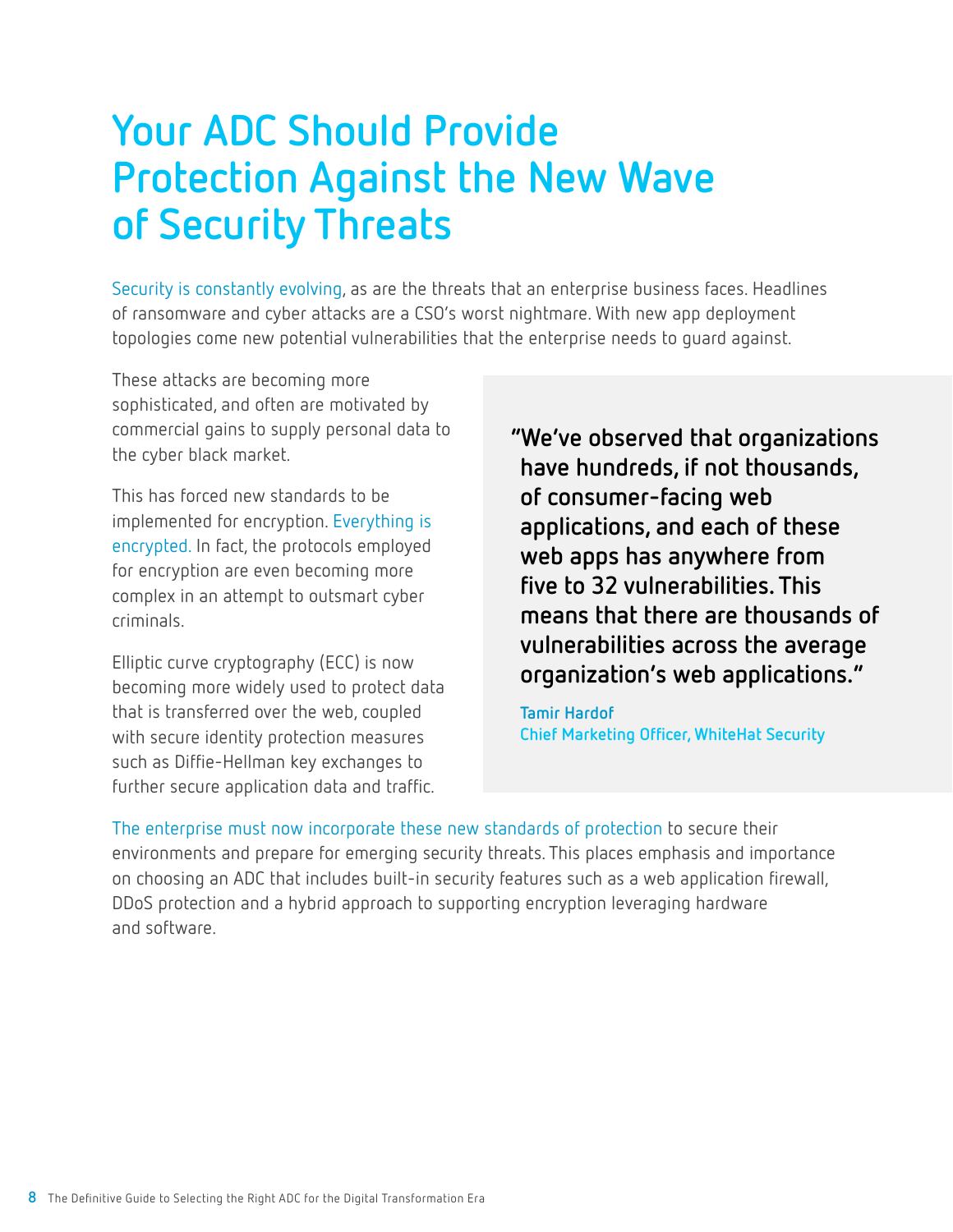#### **Your ADC Should Be Software-Based and Provide Flexibility to Adapt to Constant Change**

Hybrid Cloud, emerging security concerns, and evolving application architectures are but a few of the trends that are impacting the enterprise, and collectively represent an industry in transition. These factors have led to an upheaval in the datacenter that is challenging standard operational procedures.

Change is inevitable, but how do you manage these changes *and* stay in control? Building your environments to meet these evolving trends is the destination, but most organizations see a chasm of uncertainty in their quest to meet this destination.

**"We need to apply everything we've learned about navigating change and uncertainty, and step beyond the binary success/failure conceptual model of adoption."**

**The New Stack The Docker and Container Ecosystem** The main reason these changes are so challenging is the sheer pace of change, which is embattling IT to stay ahead of the curve. ADC investments involve capital expenditures, knowledge, training, and customizations to meet the requirements of your business. But today, changes are occurring so rapidly that they rarely provide an opportunity for your investments to yield their promised return.

The only way to assure that what you buy today will be relevant two, three, or five years down the road when the next major

shift in IT occurs, is to invest in an ADC that unlocks software from hardware. An ADC that is built with a software-first approach gives you the freedom and flexibility you need, no matter what the future brings. Software-first means you can deploy on any hypervisor or any cloud and in any form factor—seamlessly. One code base. One feature set. One ADC.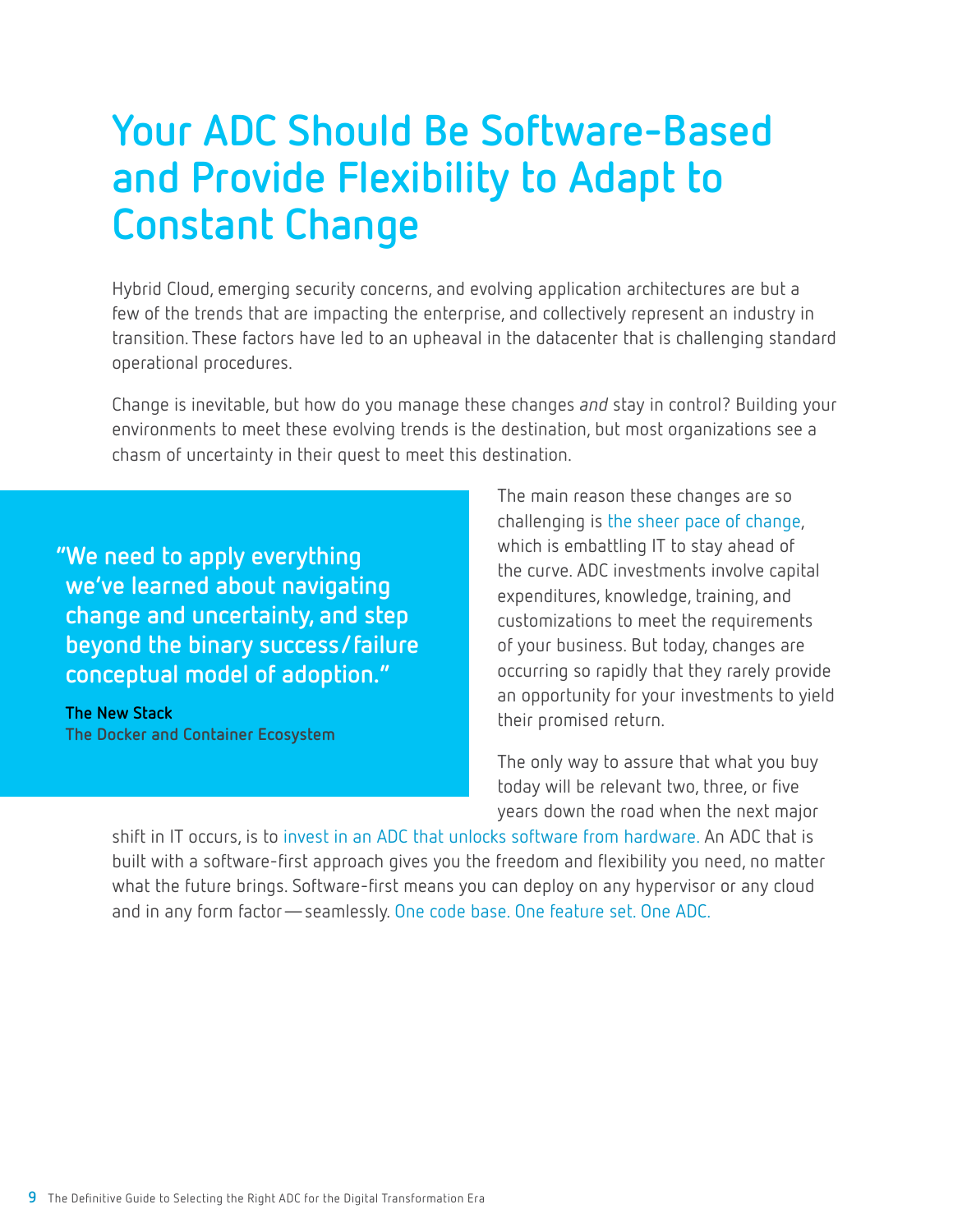## **Choosing an ADC—Making Your 5-Year Bet**

Who will you choose to help you navigate the turmoil of change ahead? To help bridge the chasm of uncertainty?

Make your 5-year ADC bet. Where there is change, there is opportunity.



You need to invest in an ADC that is fluid and adaptive. For network vendors, if half of your intellectual property is locked in hardware—where is your ability to change? You need to maximize the flexibility and agility of software to secure the investment protection that you need to weather these changes. You need an ADC solution that puts software first and performs equally whether it is deployed on custom or commodity hardware.

Your ADC should enable freedom of choice, and consequently give you the power to change your mind. You should be able to deploy your applications in any environment with confidence, and be assured interoperability with any orchestration platform.

You need an ADC that can leverage automation, big data, and machine learning, allowing you to democratize the skill sets and expertise of your best and brightest people. These are the key features your ADC must provide to unlock the path and power of digital transformation.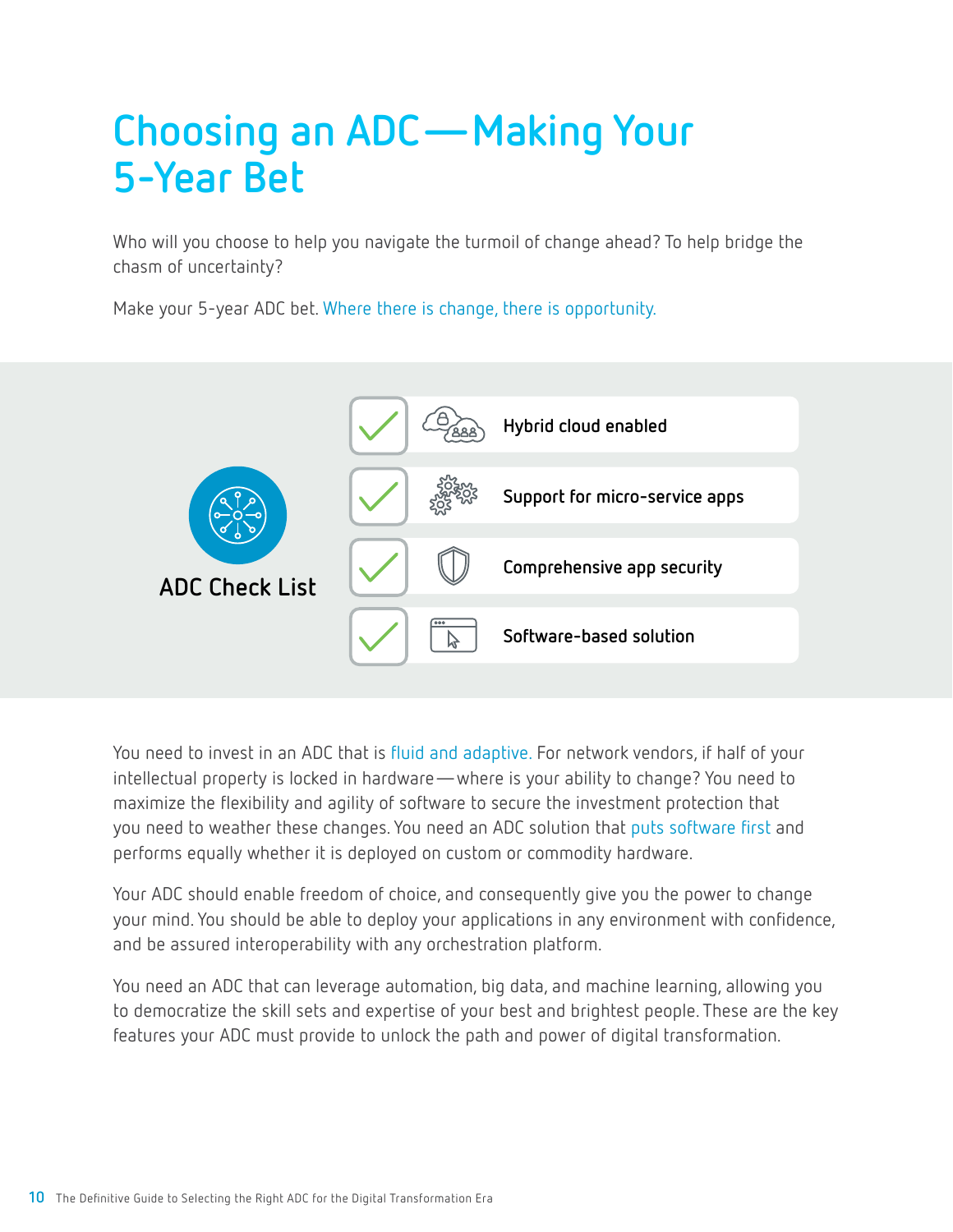#### **Meet Citrix NetScaler: The Redefined ADC for the Digital Transformation Era**

Citrix NetScaler is an application delivery controller with a software-centric architecture that makes it the best choice for ADCs that need to be deployed and managed in next-generation datacenters that span private, hybrid, and multi-cloud architectures.

NetScaler ADC employs a single code base across multiple form factors, including physical, virtual and containerized. This single code base increases compatibility across instances, and minimizes feature disparity across each form factor.



# **CITRIX NetScaler**

**Comprehensive, built-in security**